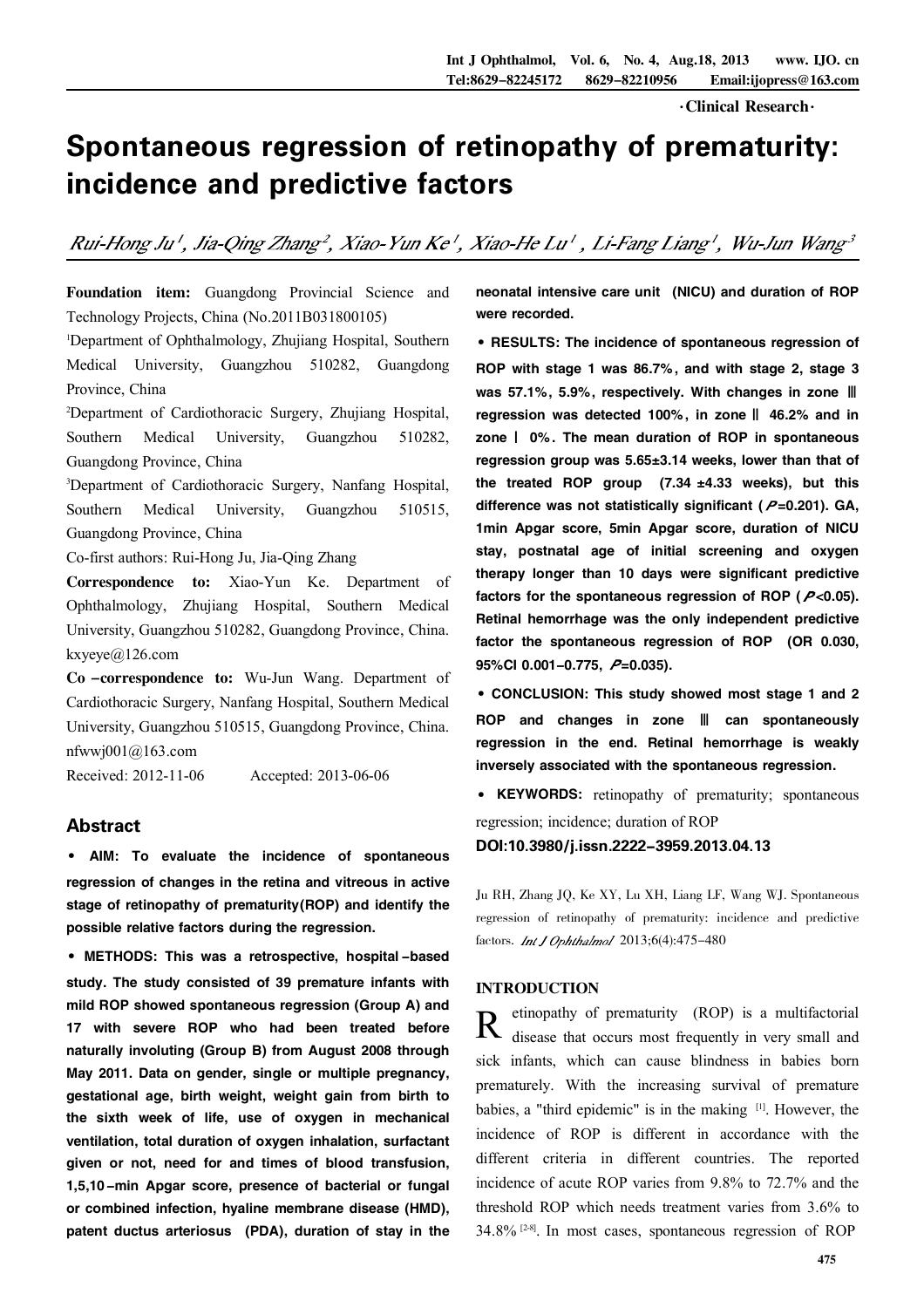usually occurs without serious residual in eyes with stages 1, 2 and early stage 3 while blindness or serious visual impairment results from progression to retinal detachment or severe distortion of the posterior retina [1]. Although the early treatment of high-risk prethreshold ROP and threshold ROP can significantly reduce unfavorable outcomes in both primary and secondary (structural) measures <sup>[9]</sup>, the patients who underwent vitrectomy either initially or at a later time have poor postoperative visual acuity even retinal redetachment and poor life-quality in the long run, besides the high care costs [10]. Therefore, there is a need to develop diverse approaches which can prevent ROP blindness extending from policies and practices.

This study aimed to evaluate and report the possibilities and incidence of spontaneous regression of changes in the retina and vitreous in active stage of ROP and identify the possible relative factors during the regression among patients attending a neonatal intensive care unit (NICU) in Guangzhou, China, dividing patients into different groups due to the spontaneous regression of ROP from May 2008 through May 2011.

#### SUBJECTS AND METHODS

Subjects Totally 957 infants with a birth weight (BW)  $\leq$  2 000g or an estimated gestational age (GA)  $\leq$  37 weeks were screened for ROP in accordance with the screening criteria proposed by Chinese Medical Association [11]at the NICU of Zhujiang Hospital of Southern Medical University, Guangzhou, China, between May 2008 and May 2011. Approval for the review of hospital charts was obtained from the Department of Scientific Research in Zhujiang Hospital. Confirmed forms were also assigned by the babies' parents or legal guardians before the initial screening.

**Methods** The sample  $(A=56)$  included all preterm infants who were diagnosed as any ROP stage and followed up at least 45 weeks of postmenstrual age or until the retinal fully vascularization or effective stabilization of retinopathy was achieved after treatment. Infants who died or who were lost to follow-up before regression of ROP or documentation of mature peripheral retinal vessels were excluded. If outpatient examinations were missed or delayed more than 2 weeks beyond the scheduled appointment and if the ROP was found to be regressed at the time of the delayed appointment, that patient was considered to be lost to follow-up and was excluded from the study. For the purpose of this study, completely spontaneous regression was defined as the disappearance of all active neovascularization of perfused neovascular shunt with normal vessels to outer zone III

without any treatment. The 56 infants were divided into two groups according to the development of ROP. Group A (spontaneous regression ROP group) consisted of 39 patients who were diagnosed with stage 1 or 2 ROP but showed regression; Group B (treated ROP group) comprised 17 patients with which ROP progressed to stage 3 (high-risk prethreshold or threshold ROP, early treatment of ROP) or AP-ROP and received treatment. None of the infants in the study were diagnosed as stage 4 or 5 ROP.

The screening sessions and the follow-up were performed according to Chinese guidelines to detect and treat ROP, which recommended initial ophthalmological examination should be performed between the fourth and sixth weeks of life or from 32 weeks of postmenstrual age and should be repeated weekly or more frequently according to the findings until full vascularization of the peripheral retina is observed or until 45 weeks of postmenstrual age. On each examination, pupils' dilation was done using 0.5% tropicamide at least 30min prior to examination. Topical proparacaine was applied and an eye speculum was inserted. Digital images were taken with the Retinal Camera II (Massie Research Laboratories Inc.) using the 130° ROP lens. Indirect ophthalmoscopy was performed using a 28D lens and secleral depression in necessary. Findings were classified according to the International Classification of Retinopathy of Prematurity<sup>[12]</sup>.

The perinatal variables considered for the study were: gender, single or multiple pregnancy, gestational age at birth, birth weight, weight gain from birth to the sixth week of life, use of oxygen in mechanical ventilation, total duration of oxygen inhalation, surfactant given or not, need for and times of blood transfusion, 1, 5, 10-min Apgar score, presence of common problems of prematurity like bacterial or fungal or combined infection, hyaline membrane disease (HMD) and its severity, patent ductus arteriosus (PDA) and its treatment. Duration of stay in the NICU was also noted. The duration of ROP was also evaluated in all patients who developed ROP, which was calculated for each patient as the time in weeks between the date of the first examination at which any ROP was seen and the date of the first examination at which the ROP was found to have completely regressed.

Statistical Analysis All data was entered into a spreadsheet and analyzed using SPSS for Windows statistical software Version 13.0 (SPSS Inc., Chicago, IL, USA). Clinical characteristics of the two groups were described by mean values and standard deviations. Statistical analysis was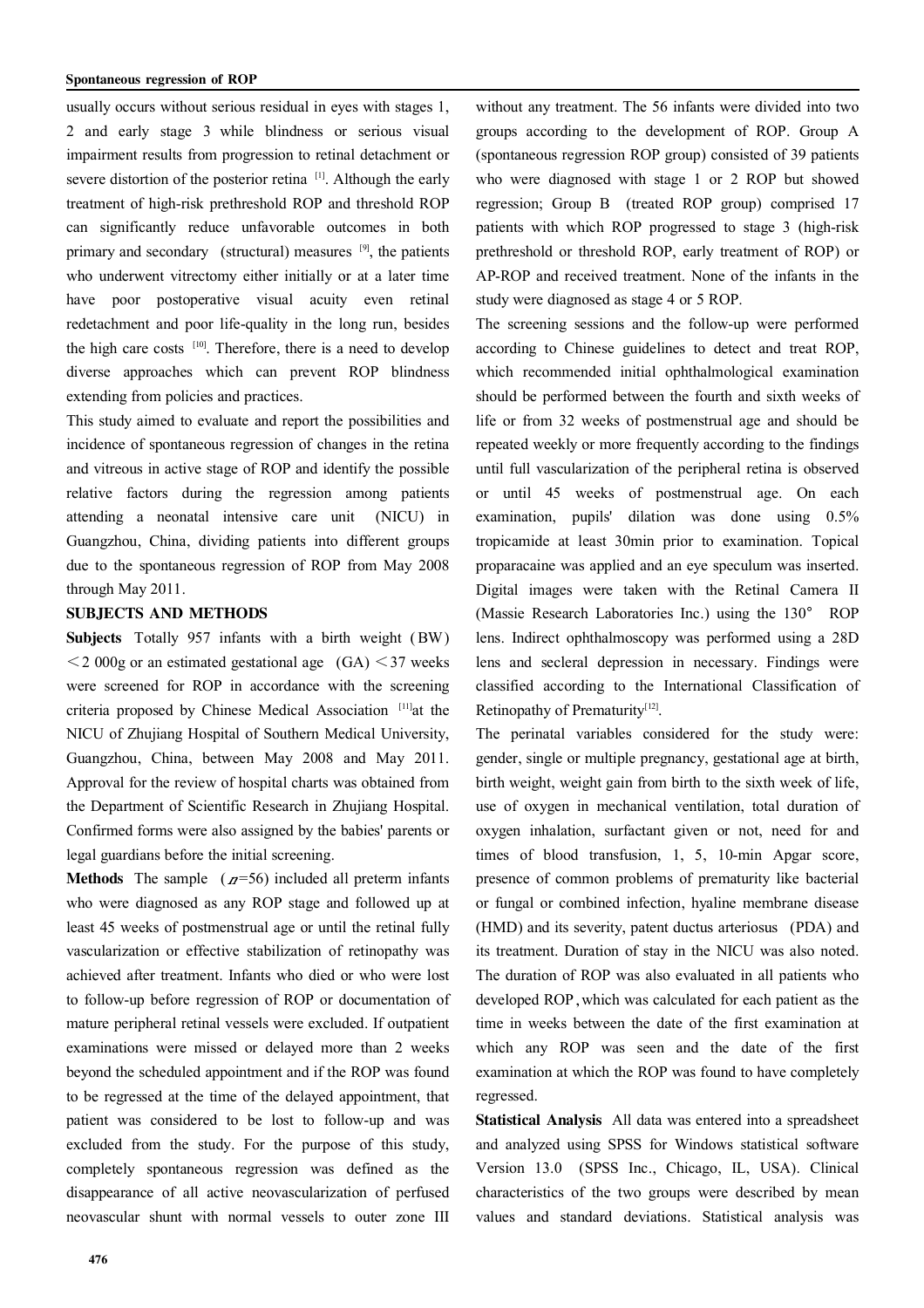| Stage            | Zone III                                                  | Zone II                                                                                                                                                                                                                                                | Zone I                                                                                                                             | Incidence(stage)              |
|------------------|-----------------------------------------------------------|--------------------------------------------------------------------------------------------------------------------------------------------------------------------------------------------------------------------------------------------------------|------------------------------------------------------------------------------------------------------------------------------------|-------------------------------|
| Stage 1          | 24 cases R<br>1case $\rightarrow$ stage 2 $\rightarrow$ R | 2 cases R<br>1 case $\rightarrow$ stage 2 $\rightarrow$ R<br>1 case $\rightarrow$ stage 2 $\rightarrow$ stage 3 $\rightarrow$ T                                                                                                                        | 1 case $\rightarrow$ stage 2 $\rightarrow$ stage 3 $\rightarrow$ T                                                                 | $26/30\times100\% = 86.7\%$   |
| Stage 2          | 8 cases R<br>$lcase(1 \rightarrow stage 2) \rightarrow R$ | 1 case R<br>1 case(1 $\rightarrow$ stage 2) $\rightarrow$ R<br>1 case(2 $\rightarrow$ stage 3 $\rightarrow$ 2) $\rightarrow$ R<br>1 case(1 $\rightarrow$ stage 2 $\rightarrow$ 3) $\rightarrow$ T<br>2 cases (stage $2\rightarrow 3$ ) $\rightarrow$ T | 6 cases $\rightarrow$ stage 3 $\rightarrow$ T                                                                                      | $12/21 \times 100\% = 57.1\%$ |
| Stage 3          |                                                           | 1 case(2 $\rightarrow$ stage 3 $\rightarrow$ 2) $\rightarrow$ R<br>1 case(1 $\rightarrow$ stage 2 $\rightarrow$ 3) $\rightarrow$ T<br>2 cases (stage $2 \rightarrow 3$ ) $\rightarrow T$<br>4 cases T                                                  | 3 cases T<br>1 case(1 $\rightarrow$ stage 2 $\rightarrow$ 3) $\rightarrow$ T<br>6 cases (stage $2 \rightarrow 3$ ) $\rightarrow T$ | $1/17 \times 100\% = 5.9\%$   |
| Incidence (Zone) | $33/33 \times 100\% = 100\%$                              | $6/13 \times 100\% = 46.2\%$                                                                                                                                                                                                                           | $0/10\times100\% = 0\%$                                                                                                            |                               |

**Table 1 Spontaneous regression of ROP in different stage and area** 

R: spontaneous regression; T: treatment.

| Table 2 Duration of ROP in the spontaneous regression ROP group (Group A) and Treated ROP group (Group B) |  |  |
|-----------------------------------------------------------------------------------------------------------|--|--|
|                                                                                                           |  |  |

| Time(weeks)                      | Group A                    | Group B                | Significance |
|----------------------------------|----------------------------|------------------------|--------------|
| Time of initial screening in PMA | $34.41 \pm 2.22(n=39)$     | $34.30 \pm 2.10(n=17)$ | $P=0.788$    |
| Time of initial screening in CA  | $2.94 \pm 1.89$ ( $n=39$ ) | $4.44 \pm 2.29(n=17)$  | $P=0.014$    |
| Time of onset of ROP             | $35.91 \pm 1.84 (n=39)$    | $35.37 \pm 1.79(n=17)$ | $P=0.311$    |
| Time of ROP regression           | 41.56 $\pm 3.08(n=39)$     | $42.38\pm4.65(n=8)$    | $P=0.528$    |
| Duration of ROP                  | $5.65 \pm 3.14 (n=39)$     | $7.34\pm4.33(n=8)$     | $P=0.201$    |

ROP: retinopathy of prematurity; PMA: postmenstrual age; CA: chronological age.

performed using the two sample  $t$ -test for continuous variables and Fisher's exact test and  $\chi^2$  test for categorical variables. A P value of  $\leq 0.05$  was considered statistically significant. The factors that on univariate analysis were found to be statistically different between the groups were then included in a step-wise logistic regression analysis in order to determine the magnitude of association between the related factors and spontaneous regression of ROP. Effect estimates are expressed as odds ratios (OR) with profile likelihood-based on 95% confidence limits.

## **RESULTS**

In our study, there were 56 patients included, who were divided into two groups depending on spontaneous regression or not. There were 30 babies with stage 1 ROP, of which 26 babies (86.7%) were observed spontaneous regression of changes in the retina and vitreous, 2 babies were detected to progress to stage 2 then involuted naturally and 2 were found to progress to severe stage for treatment. In stage 2, 12 infants (57.1%) out of 24 patients including the 2 from stage 1 were found to naturally regress, 9 progressed to stage 3 in which only one regressed completely in stage 3. While, in stage 3, there was only one case (5.9%) from stage 2 spontaneously regressed in the following examinations, the rest 16 patients were treated. Similarly, there were 33 babies with any ROP in zone Ⅲ , which were all completely regressed (100%). In zone Ⅱ, regression in 6

(46.2%) babies of 13 was detected. However, there was no case with natural involution in the three patients with ROP in zone I (0%). Table 1 shows the spontaneous regression of ROP in different stage and area.

Table 2 shows a comparison of the two groups for duration of ROP, age of onset and complete regression of ROP, and time of initial screening. The mean duration of ROP in spontaneous regression group (Group A) was  $5.65 \pm 3.14$ weeks, which was lower than that of the treated ROP group  $(7.34 \pm 4.33$  weeks) (Group B), but this difference was not statistically significant ( $P=0.201$ ). The mean age of onset of ROP was  $35.91 \pm 1.84$  weeks and  $35.37 \pm 1.79$  weeks respectively in group A and B without any significant difference ( $P=$ 0.311). Although the average age of complete regression of ROP was slightly lower in group A than in group B, this difference also was not statistically significant ( $P=0.528$ ). The mean postmenstrual age of initial screening in weeks in the two groups was not different significantly either ( $P=$ 0.788). However, the average weeks from birth to initial screening (chronological age) had significant difference  $(P=0.014)$ .

After univariate analysis, the significant variables for spontaneous regression of ROP were gestational age (GA)  $(P=0.010)$ , 1 min Apgar score ( $P=0.009$ ), 5-min Apgar score ( $P=0.038$ ), duration in NICU ( $P=0.020$ ), oxygen therapy longer than 10 days ( $P=0.032$ ) and presence of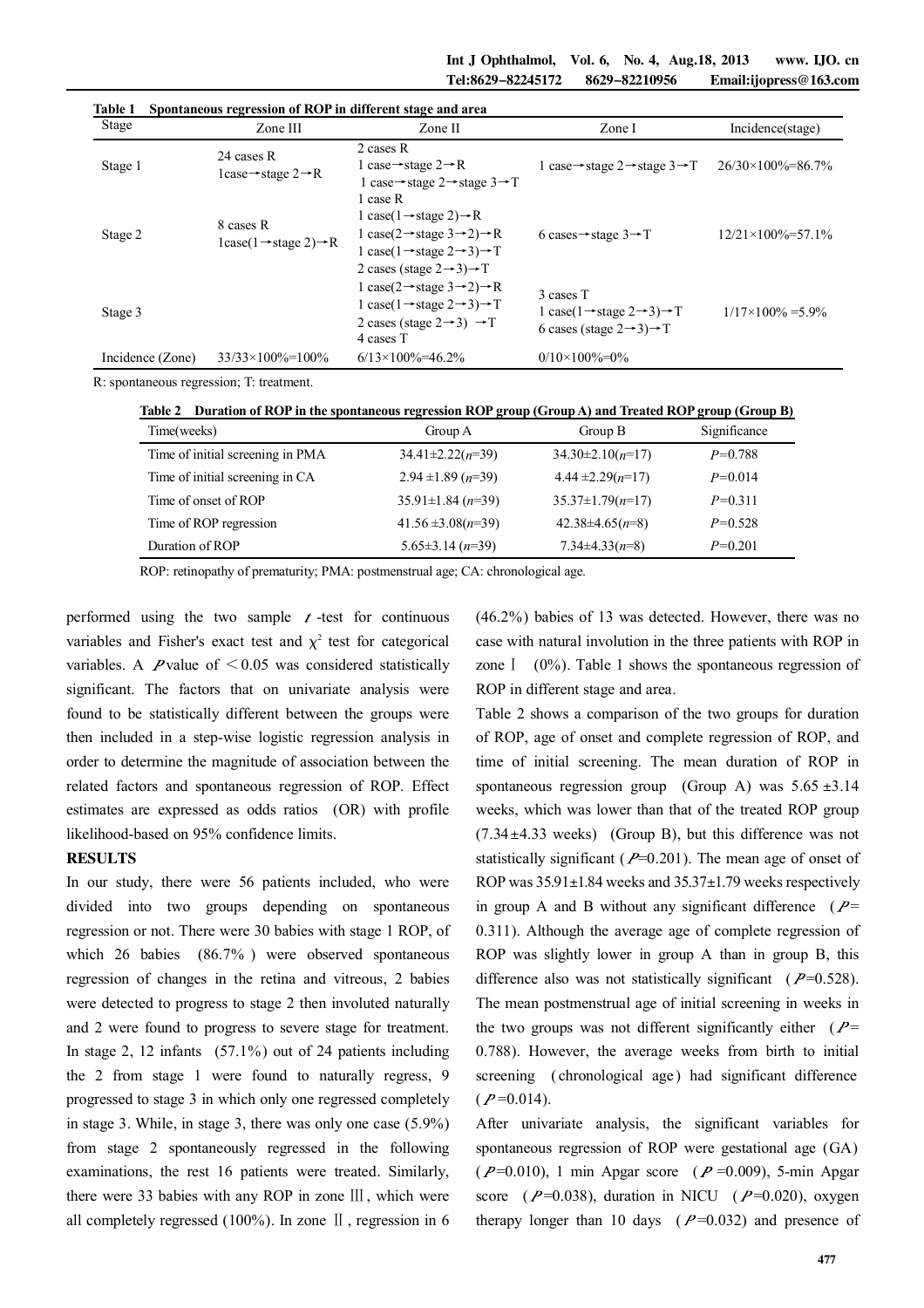**Table 3 Univariate analysis for the spontaneous regression of ROP**

| танк э<br><b>Univariate analysis for the spontaneous regression of KOT</b> |                              |                                 |        |  |
|----------------------------------------------------------------------------|------------------------------|---------------------------------|--------|--|
| Variables                                                                  | Group A                      | Group B                         | P      |  |
| GA(weeks)                                                                  | $31.48 \pm 2.28$ ( $n=39$ )  | $29.86 \pm 1.62 (n=17)$         | 10.010 |  |
| 1 min Apgar Score                                                          | $8.10\pm1.79$ ( $n=39$ )     | 6.18 $\pm$ 2.51 ( <i>n</i> =17) | 10.009 |  |
| 5-min Apgar Score                                                          | $9.00 \pm 1.43$ (n=39)       | $7.71 \pm 2.22$ $(n=17)$        | 10.038 |  |
| Duration of NICU stay (days)                                               | $50.45 \pm 24.38$ ( $n=39$ ) | $68.5 \pm 26.99 (n=17)$         | 10.020 |  |
| Initial screening (CA) (weeks)                                             | $2.94\pm1.89$ (n=3)          | 4.44 $\pm$ 2.29 ( <i>n</i> =17) |        |  |
| Oxygen therapy $> 10$ days                                                 |                              |                                 | 20.032 |  |
| Retinal hemorrhage                                                         |                              |                                 | 30.002 |  |

<sup>1</sup>Two-sample *t*-test; <sup>2</sup>Mann-Whitey *U* test; <sup>3</sup>Chi-Square test.

retinal hemorrhage ( $P=0.002$ ). The average birth weight (BW) was  $1573.08 \pm 373.31g$  for group A and  $1375.88 \pm 15.35g$ 314.17g for group B, which was not significantly different  $(P=0.063)$ . Accordingly, the mean weight gain in the first six weeks of life was  $733.39 \pm 237.97g$   $\kappa s$  669.29  $\pm 223.18g$ between group A and B, but this difference was also not statistically significant ( $P = 0.392$ ). The other variables gender, mode of delivery, multiple births, single birth, duration of mechanical ventilation, use of surfactant, indomethacin, erythropoietin, dopamine, blue light, neonatal jaundice, blood transfusion, occurrence of PDA, HMD, septicemia were not considered significant for the spontaneous regression of ROP ( $P > 0.05$ ). Of the seven predictive factors, only retinal hemorrhage remained in the logistic regression analysis as independent predictive factors (Tables 3, 4).

## DISCUSSION

ROP is a contemporary disease, most ROP regresses spontaneously by a process of involution or evolution from a vasoproliferative phase to a fibrotic phase<sup>[13]</sup>. One of the first signs of stabilization of the acute phase of ROP is the failure of the retinopathy to progress to the next stage [14]. The process of regression occurs largely at the junction of vascular and avascular retinal as retinal vascularization advances peripherally. On serial examinations, the anteroposterior location of retinopathy may change from zoneⅠ to zoneⅡ or from zoneⅡ to zone Ⅲ .The ridge may change in color from salmon pink to white $[12]$ .

In our study, in order to record precisely the natural history of ROP, the time of onset was recorded when a demarcation line developed. As regression is a gradual process, it was difficult to be precise about the time it started. The incidence of spontaneous regression of ROP with stage 1 was 86.7%, and with stage 2, stage 3 was 57.1% , 5.9% , respectively. With changes in zone III regression was detected in 100%, in zone II in  $46.2\%$  and in zone I in  $0\%$ .

The incidence of spontaneous regression of ROP is

**Table 4 Independent predictive factor for spontaneous regression of ROP after logistic regression** 

| Variable                                                      | Beta | ЭR    | $45\%$ CI       |  |  |
|---------------------------------------------------------------|------|-------|-----------------|--|--|
| Retinal hemorrhage                                            |      | 0.030 | $0.001 - 0.775$ |  |  |
| $\Omega$ . $\Omega$ dde retio: $\Omega$ . Confidence intervel |      |       |                 |  |  |

OR: Odds ratio; CI: Confidence interval.

comparable to other studies<sup>[14,15]</sup>. Repka *et al*<sup>[14]</sup> reported that acute-phase ROP began to involute at a mean of 38.6 weeks postmenstrual age. In 90% of patients, the ROP began to involute before 44 weeks of postmenstrual age. Acute ROP that demonstrates involution by moving from zone II to zone III was associated with an unfavorable outcome in 2 (1%) of 200 cases. ROP that was present only in zone III during a child's serial retinal examinations was never associated with the development of a partial or total retinal detachment. Prost [15] studied 168 premature infants with active stages 1-3 and 91 with stages 4-5 ROP during years 1995-2002, they showed that spontaneous regression of changes in the retina and vitreous was observed in 85% of children with stage 1, in 56% in stage 2 and in 25% in stage 3. In stage 3, regression occurred in 35% in stage 3 A, in 18% in 3 B and in 12% in stage 3 C. With changes in zone III regression can be expected in 95%, in zone II in 45% and in zone I in 6%. Spontaneous reattachment of the retina was observed in 27% of children with stage 4A, in 15% with stage 4B and only in  $6\%$  in stage 5.

In the natural history of ROP, vascular congestion in the posterior pole was confirmed as an important clinical sign which act as an indictor of the activity of the shunt lesion and indicated whether it was still in an active phase [12]. Similarly, decreased congestion and tortuousity indicated early regression. From the observations made in this study it validates that the disease process in ROP is self-limiting, with a clinically identifiable time of onset and an end stage when the disease process becomes inactive regardless of the stage of ROP previously reached. The mean duration of ROP in the spontaneous regression group was  $5.65 \pm 3.14$  weeks. Eliason  $et$   $dI$  <sup>[16]</sup> reported that the average duration of untreated ROP in white non-Hispanics  $(8.6 \pm 5.4$  weeks) and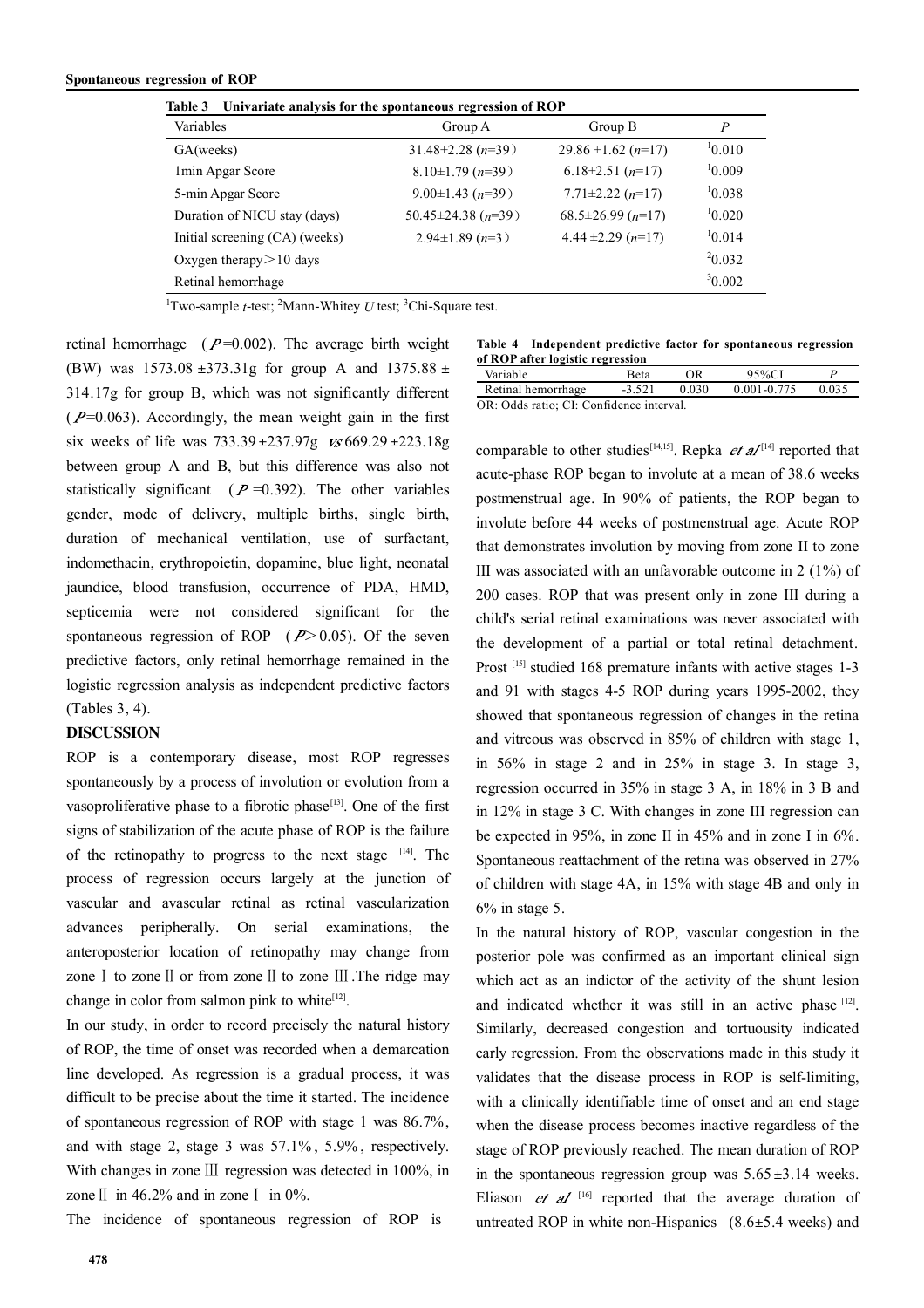Hispanics  $(8.9 \pm 7.0 \text{ weeks})$  was not significantly different. However, Hispanic infants showed significantly higher variance in duration than white non-Hispanic infants.

Since the development of ROP is a process, the duration of untreated ROP was not so precise, in our study, the longest duration of ROP in either eye was used for the duration calculations. One possible cause for longer (but not shorter) duration of ROP in some patients could be measurement error induced by missed appointments. If an infant was examined a week or two later than originally scheduled and was found to have regressed ROP at that time, the duration measurement would be artificially lengthened.

The length of the infants' stay in NICU in our study was 50.45 ±24.38 days  $\frac{1}{5}$  of 68.50 ±26.99 days in group A, B respectively, which had significant difference. Lad  $et$   $a/$ <sup>[17]</sup> reported that the ROP incidence 15.58% for premature infants with length of stay of more than 28 days from 1997 to 2005 in the United States. The results also conclusively demonstrated the length of stay of more than 28 days as a risk for ROP development in infants. Since prolonged duration of NICU stay was the major risk factors associated with newborn fungal sepsis  $[18]$ , the shorter the duration of NICU stay, the better predictive for the spontaneous regression of ROP.

Neonatal retinal hemorrhages related to birth trauma are common, benign, and self-limited, other retinal hemorrhages in infancy may signify intracranial aneurysms, accidental or non-accidental injury, and a variety of ocular  $(e.g.$  Coats' disease, persistent hyperplasia of primary vitreous, ROP, retinal dysplasia, hypertension, myopia) or systemic disease  $(e.g.$  hematologic or cardiovascular disorders, infection, protein C deficiency)<sup>[19]</sup>. Retinal hemorrhage due to ROP tend to occur on the surface of the neovascular ridge, which represents an arteriovenous shunt formed by the anastomosis of primitive retinal vessels, meanwhile the vascular fragility also resulting in hemorrhage. Choi  $et$   $a/20$  found that most hemorrhages spontaneously resolved without any specific sequelae. In our population, 7 out of 39 in group A with retinal hemorrhage resolved within  $13.00 \pm 9.54$  days ( $n=3$ ), while 10 out of 17 in group B with retinal hemorrhage resolved within  $39.60 \pm 21.69$  days ( $n=5$ ). Occurrence of retinal hemorrhage in group A and B was significantly different ( $\chi^2$  =9.356, P=0.002). Furthermore, presence of retinal hemorrhage was also an inversely predictive factor for the spontaneous regression of ROP.

However, one major limitation of this study is the small number of neonates diagnosed with ROP and smaller sample

because of the failure to complete follow-up. It is worth mentioning that our observations are based on data from a single neonatal center and the results can not be accepted without reservations. Another limitation of the study is the difficulty in determining the precise time of ROP regression. Also, the method of calculating ROP duration as the time difference between when ROP was first seen and when ROP was found to be regressed may have resulted in measurements of duration that are artificially increased. The alternative of using the last visit was seen as the endpoint for the duration that calculation would have artificially decreased the duration measurement.

In conclusion, retinopathy of prematurity is a self-limiting disease, most stage 1 and 2 ROP and changes in zone Ⅲ can spontaneously regression in the end. It is worth well knowing the duration of ROP, especially the naturally involution ones can help greatly to choose the optimal initial screening time and limit the times of examination to decrease the discomfort for the infants during the process. The analysis of predictive factors for ROP regression will help to understand the natural history and predict regression in high premature infants. Since ROP may produce serious sequelae of infant blindness, all efforts must be made to prevent the development of advanced ROP. Further study may be useful to quantify these differences and to determine their clinical significance. A better understanding of the natural history of ROP may enable us to assess the effectiveness of medical interventions more accurately, but also to prevent unnecessary treatment in future.

## **REFERENCES**

1 Quinn GE, Gilbert C, Darlow BA, Zin A. Retinopathy of prematurity: an epidemic in the making. *Chin Med J (Engl*)2010;123(20):2929-2937

2 Akman I, Demirel U, Yenice O, Ilerisoy H, Kazokoglu H, Ozek E. Screening criteria for retinopathy of prematurity in developing countries. Eur J Ophthalmol 2010;20(5):931-937

3 Austeng D, Kallen KB, Ewald UW, Jakobsson PG, Holmström GE. Incidence of retinopathy of prematurity in infants born before 27 weeks' gestation in Sweden. Arch Ophthalmol 2009;127(10):1315-1319

4 Lad EM, Hernandez-Boussard T, Morton JM, Moshfeghi DM. Incidence of retinopathy of prematurity in the United States: 1997 through 2005.  $AmJ$ Ophthalmol 2009;148(3):451-458

5 Gu MH, Jin J, Yuan TM, Yu HM. Risk factors and outcomes for retinopathy of prematurity in neonatal infants with a birth weight of 1 501-2 000g in a Chinese Neonatal Unit. Med Princ Pract 2011;20(3):244-247

6 Chen Y, Li XX, Yin H, Gilbert C, Liang JH, Jiang YR, Zhao MW; Beijing ROP Survey Group. Risk factors for retinopathy of prematurity in six neonatal intensive care units in Beijing, China. Br J Ophthalmol 2008;92 (3):326-330

7 Chiang MF, Arons RR, Flynn JT, Starren JB. Incidence of retinopathy of